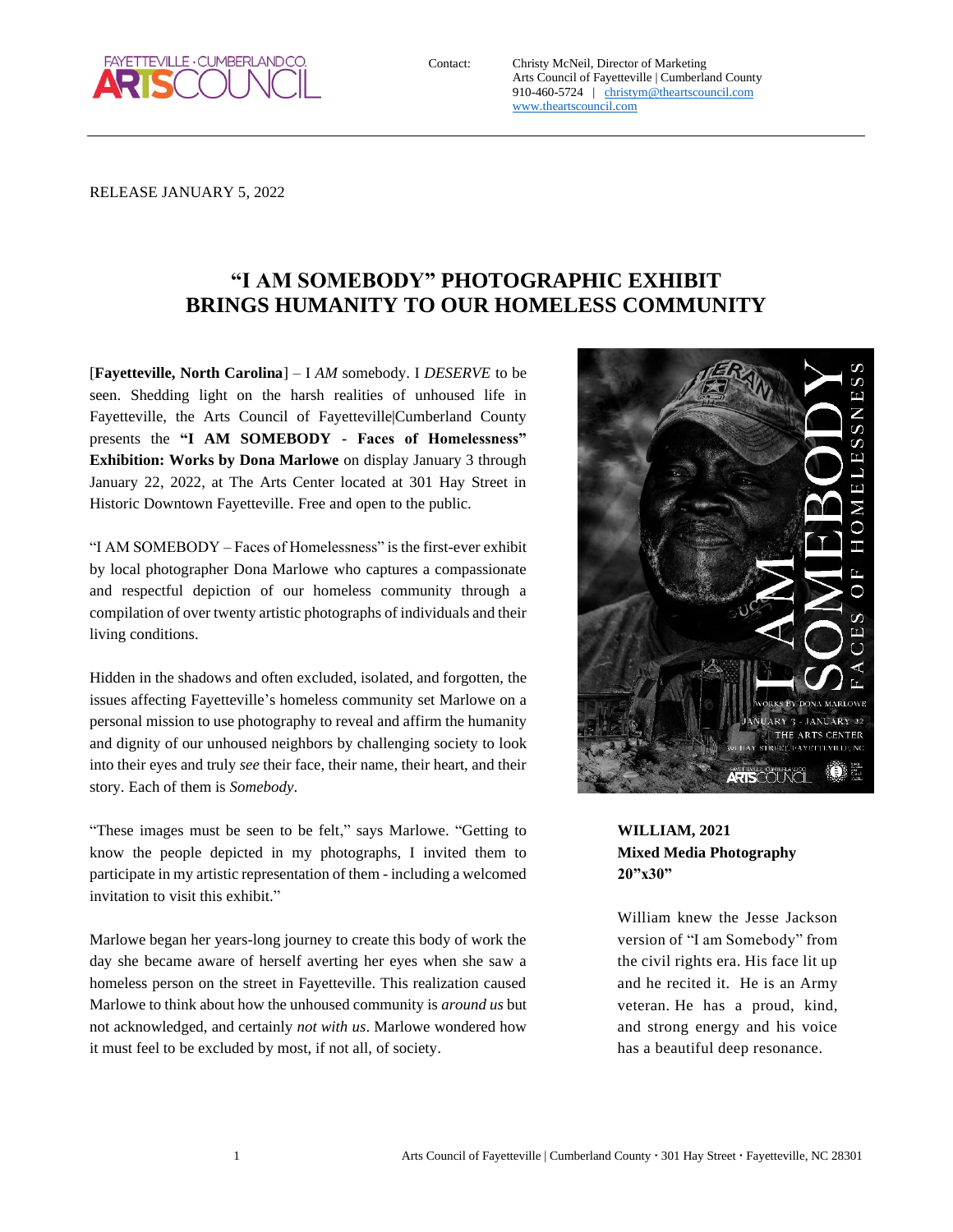

Contact: Christy McNeil, Director of Marketing Arts Council of Fayetteville | Cumberland County 910-460-5724 | [christym@theartscouncil.com](mailto:christym@theartscouncil.com) [www.theartscouncil.com](http://www.theartscouncil.com/)



**CHARLES, 2021 Mixed Media Photography 20"x30"**

Also known as Papa Smurf, Charles is a poet and wants his poetry published (they are his most prized possessions). He was moved to tears when he saw that his photograph was overlaid with his handwritten poem. He has lived on the streets for a long time. His wife was homeless with him, but she tragically passed away last year.

## **HOME TO A PATRIOT, 2021 Mixed Media Photography 20"x30"**

Ask yourself, why would a combat veteran prefer to live here? Is it quieter, simpler, more familiar than mainstream culture?





#### **WARM FEET, 2021 Mixed Media Photography 20"x30"**

Off-Road Outreach provided donated military boots to anyone that wanted a pair, and everyone there did. Socks are one of the most needed items. Warm feet are a luxury. If someone feels uncomfortable giving money, a pair of socks would be most appreciated.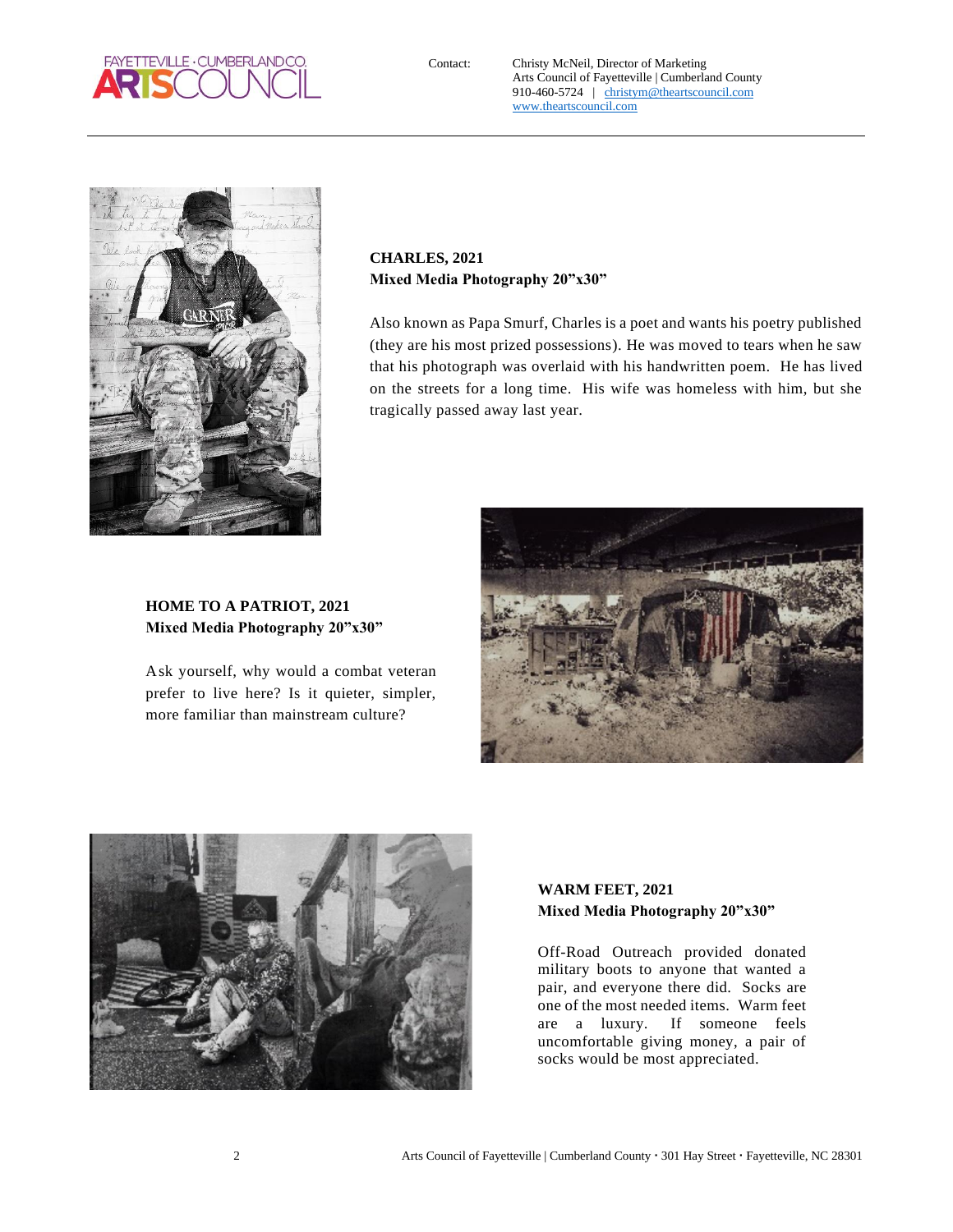

As a 2020-21 recipient of the Artist Support Grant awarded by the Arts Council of Fayetteville|Cumberland County, the "I AM SOMEBODY – Faces of Homelessness" project was also made possible in collaboration with Stacey Buckner of Off-Road Outreach, who assisted Marlowe in meeting members of the homeless community, Bill Ramsey, who introduced Marlowe to two of the photographed participants, and Sam Robbins, who adapted one of his original songs, "Hard to Hate," to play during the exhibit.

The full works by Dona Marlowe will be on display January 3-22. Visit **[www.WeAreTheARTS.com/iamsomebody](http://www.wearethearts.com/iamsomebody)** for more exhibit information.

**50% of the proceeds from all sales will be donated to Off-Road Outreach.**

**Download the official Press Release, Promotional Materials, and Artist Bio: [I Am Somebody Exhibit](https://drive.google.com/drive/folders/1BAul7EzCJ0z2W4QkAVQVDpP-Pm8GtNfI?usp=sharing)**

#### **INTERVIEWS:**

**\_\_\_\_\_\_\_\_**

All media is cordially invited to attend the **Exhibition Reception** for the "I AM SOMEBODY - Faces of Homelessness" Exhibition: Works by Dona Marlowe on January 7, 2022, from 6pm to 8pm at The Arts Center located at 301 Hay Street in Historic Downtown Fayetteville. Dona Marlowe will be onsite for interview opportunities. RSVP not required.

#### **ABOUT THE EXHIBITOR**



Born in Drexel, NC, Dona Marlowe's humble beginnings were filled with volunteering and participating in community service events. After graduating from Appalachian State with a degree in Communication Arts, she moved to Raleigh and worked for the Division of Child Development as a Policy Consultant for Subsidized Day Care where she started to grasp the realities of poverty.

After transitioning to Fayetteville, Marlowe's tenure as a massage therapist led to providing services to clients at Connections of Cumberland County (CCC), a community resource center that serves women and children who are either unhoused or at risk for homelessness. Deeply impacted by her work with CCC's clients, she accepted a position on the CCC Board of Directors in 2019.

Through Marlowe's lifelong passion for photography and its ability to transform perspectives, she was inspired to bring the homeless community of Fayetteville into view. She sees "I AM SOMEBODY - Faces of Homelessness" as the first of many projects on her journey as a photo activist, using images and photography to fight for those who are unseen, unheard, forgotten, or powerless.

Marlowe's portrait of William, featured in this exhibit, was selected for the 2021 Annual Juried Exhibition by the Artist Collective in Spartanburg, South Carolina.